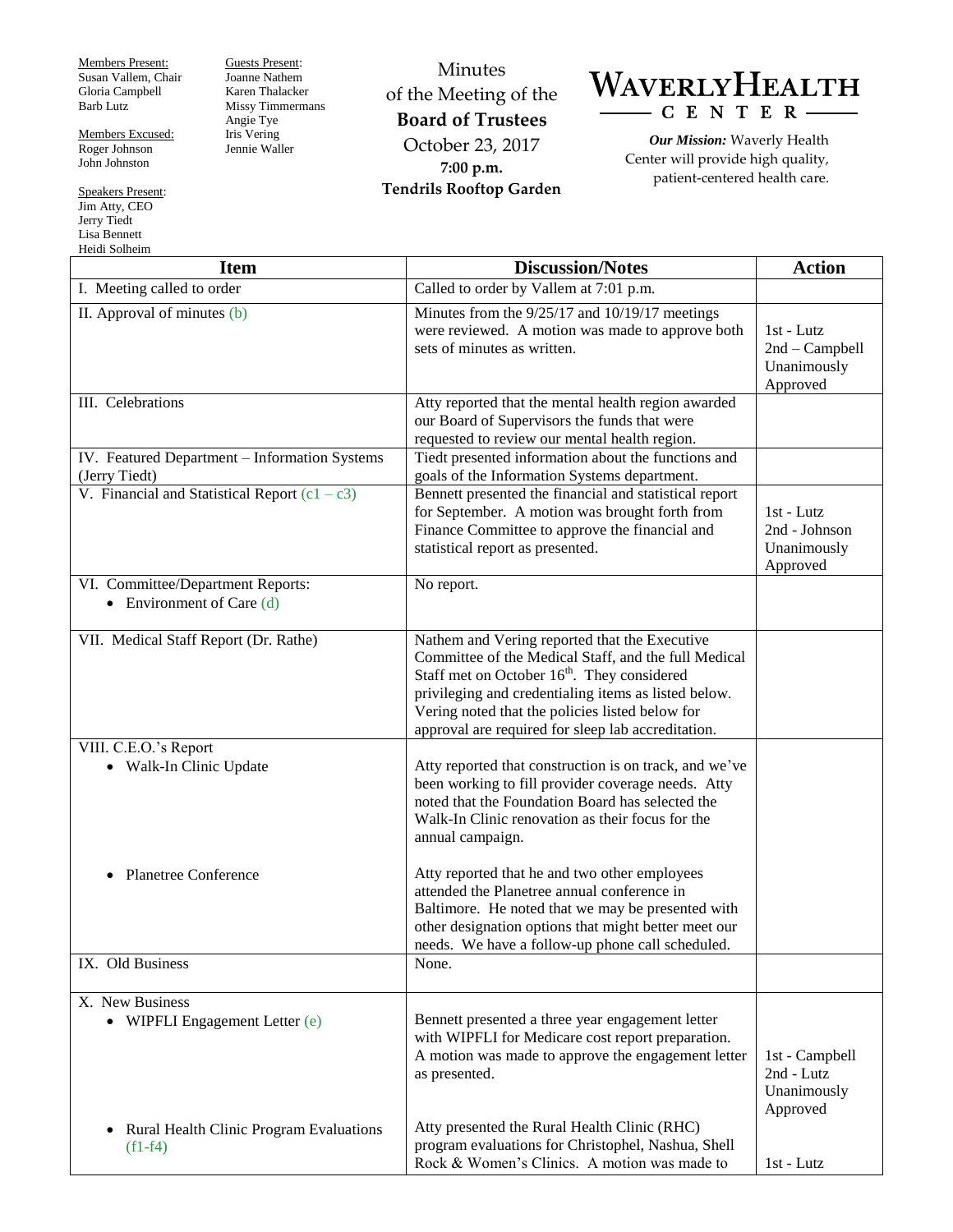|                                                                                                                                                                                                                                                                                                                                                                                                                                                                                  | approve the program evaluations as presented.                                                                                                                                                                                                                                                                   | 2nd - Campbell                                          |
|----------------------------------------------------------------------------------------------------------------------------------------------------------------------------------------------------------------------------------------------------------------------------------------------------------------------------------------------------------------------------------------------------------------------------------------------------------------------------------|-----------------------------------------------------------------------------------------------------------------------------------------------------------------------------------------------------------------------------------------------------------------------------------------------------------------|---------------------------------------------------------|
|                                                                                                                                                                                                                                                                                                                                                                                                                                                                                  |                                                                                                                                                                                                                                                                                                                 | Unanimously                                             |
| Hazard Vulnerability Assessments (g)<br>$\bullet$                                                                                                                                                                                                                                                                                                                                                                                                                                | Solheim presented the hazard vulnerability                                                                                                                                                                                                                                                                      | Approved                                                |
|                                                                                                                                                                                                                                                                                                                                                                                                                                                                                  | assessments. She reported that this information will                                                                                                                                                                                                                                                            |                                                         |
|                                                                                                                                                                                                                                                                                                                                                                                                                                                                                  | be utilized as we review and update our plans and<br>policies, and as we plan for future emergency                                                                                                                                                                                                              |                                                         |
|                                                                                                                                                                                                                                                                                                                                                                                                                                                                                  | management exercises.                                                                                                                                                                                                                                                                                           |                                                         |
|                                                                                                                                                                                                                                                                                                                                                                                                                                                                                  |                                                                                                                                                                                                                                                                                                                 |                                                         |
| <b>Request for Privileges:</b><br>$\bullet$<br>• Tracy Elliott, ARNP - Active, Family<br>Practice, WHC<br>• Shane Faltys, CRNA - Courtesy<br>(Locums), Anesthesia, Recruiting<br>Resources                                                                                                                                                                                                                                                                                       | Privileging items were presented as individually<br>listed at left. All files have been reviewed by the<br>Executive Committee of the Medical Staff. The<br>Executive Committee recommends approval. A<br>motion was made to approve all privileging items as<br>individually considered and recommended by the | 1st - Campbell<br>2nd - Lutz<br>Unanimously             |
|                                                                                                                                                                                                                                                                                                                                                                                                                                                                                  | Executive Committee of the Medical Staff.                                                                                                                                                                                                                                                                       | Approved                                                |
| • Privilege Update:<br>• Margo Welsh, PA-C - Active,<br>Emergency Medicine & Family Practice,<br><b>WHC</b><br>• LaDawna Myrmo, CNM - Active,<br>Certified Nurse Midwife, WHC                                                                                                                                                                                                                                                                                                    |                                                                                                                                                                                                                                                                                                                 |                                                         |
| <b>Resignation from Medical Staff:</b><br>$\bullet$<br>$\blacksquare$ Ronald Sims, MD – Consulting,<br>Neurology, Midwest Sleep                                                                                                                                                                                                                                                                                                                                                  |                                                                                                                                                                                                                                                                                                                 |                                                         |
| New/Revised Policies & Procedures:<br>$\bullet$<br>• Sleep Services – Organization,<br>Maintenance and Retention of Patient<br>Charts and Records (h1)<br>• Sleep Services – Release of Medical<br>Information (h2)<br>• Sleep Services – Confidentiality of<br>Information (h3)<br>• Sleep Services – Medical Director<br>Supervision and Accountability (h4)<br>• Sleep Services – Informed Consent $(h5)$<br>• Sleep Services – Patient's Rights and<br>Responsibilities (h6) | The new and revised policies listed at left were<br>presented for review as included in the Board<br>packets. The policies have been reviewed by the<br>Executive Committee of the Medical Staff and are<br>recommended for approval. A motion was made to<br>approve the policies as written.                  | 1st - Lutz<br>2nd - Campbell<br>Unanimously<br>Approved |
| Finance Committee (j)<br>Capital Purchase FYI<br>• Capital Requests<br>• Financial Assistance                                                                                                                                                                                                                                                                                                                                                                                    | Bennett reported that the Finance Committee met<br>this morning. Minutes from the meeting were<br>included in the Board packet. There were no capital<br>requests or applications for financial assistance.                                                                                                     |                                                         |
|                                                                                                                                                                                                                                                                                                                                                                                                                                                                                  |                                                                                                                                                                                                                                                                                                                 |                                                         |
| Planetree Update                                                                                                                                                                                                                                                                                                                                                                                                                                                                 | No report.                                                                                                                                                                                                                                                                                                      |                                                         |
| XI. Closed Session                                                                                                                                                                                                                                                                                                                                                                                                                                                               | A motion was made to move into closed session at                                                                                                                                                                                                                                                                | 1st - Campbell                                          |
| Iowa Code Chapter 21.5.1(1) - Closed session to<br>discuss patient care quality and process<br>improvement initiatives in a meeting of a public<br>hospital or to discuss marketing and pricing<br>strategies or similar proprietary information in a<br>meeting of a public hospital, where public<br>disclosure of such information would harm such a<br>hospital's competitive position when no public<br>purpose would be served by public disclosure.                       | 7:43 p.m. for the purpose identified at left.                                                                                                                                                                                                                                                                   | 2nd - Lutz<br>Unanimously<br>Approved                   |
| XII. Open Session                                                                                                                                                                                                                                                                                                                                                                                                                                                                | A motion was made to move back into open session                                                                                                                                                                                                                                                                | 1st - Campbell                                          |
|                                                                                                                                                                                                                                                                                                                                                                                                                                                                                  | at 8:40 p.m. No action was taken.                                                                                                                                                                                                                                                                               | 2nd - Lutz<br>Unanimously<br>Approved                   |